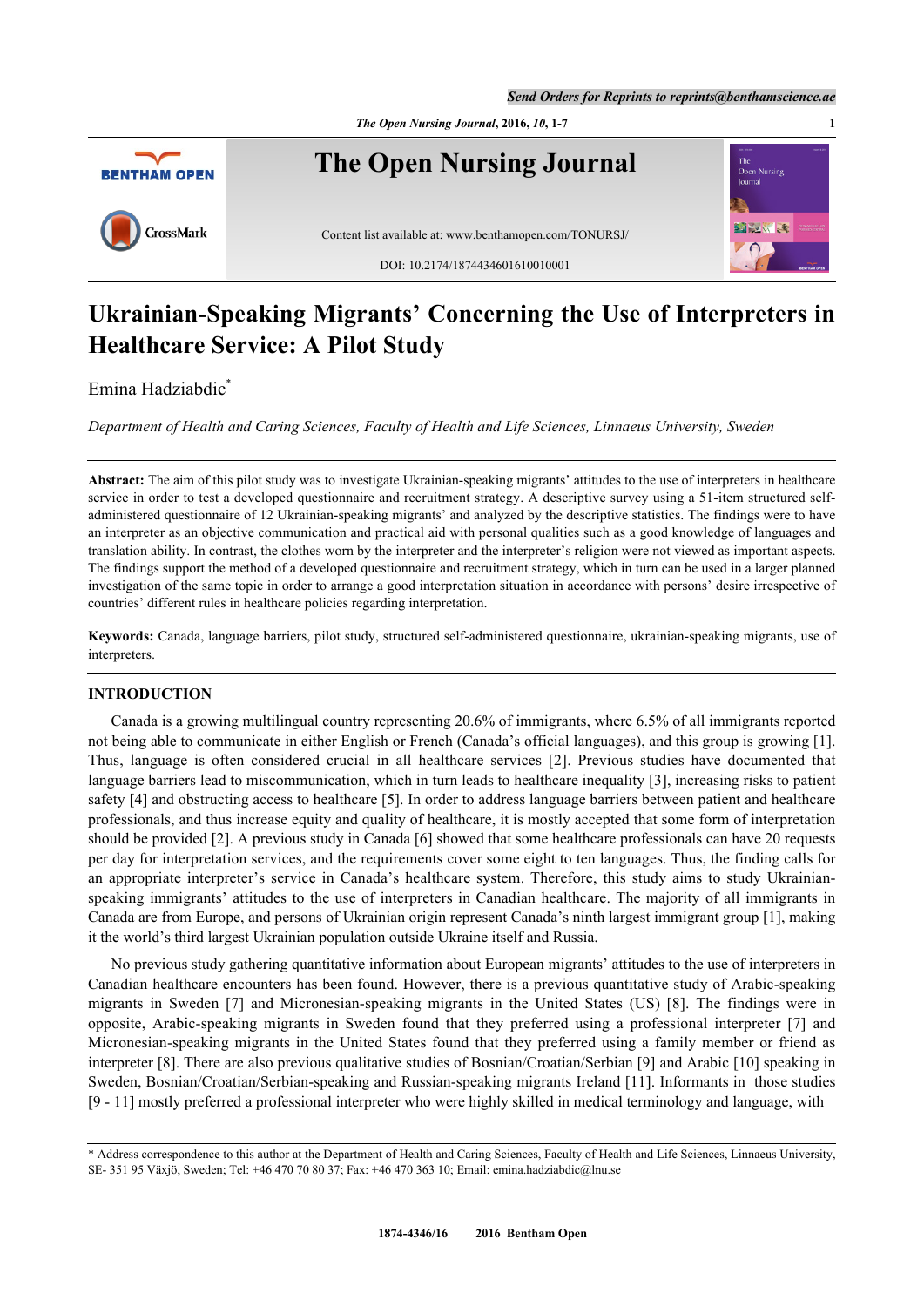#### **2** *The Open Nursing Journal, 2016, Volume 10 Emina Hadziabdic*

professional attitude. Those findings were contrary to previous qualitative studies, mainly of people of East Asian origin in the UK, where participants preferred to use family members as interpreters [\[12](#page-5-11), [13\]](#page-6-0) with expectations to empathize with them and understand and relate to their situations [\[13\]](#page-6-0). Internationally, there are differences concerning the legal right a person has to access across language barriers. In Sweden there is law [\[14](#page-6-1)] that all people who may communicate in another language in contact with healthcare services are permitted to access interpretations services. In contrast, in the UK the law is vague concerning what language rights individuals have [\[15\]](#page-6-2) and in Canada there is no legislative framework requiring the provision of interpretation service to all people [[16](#page-6-3)]. Due to these legal differences between countries in access to interpretation service, it is important to investigate Ukrainian-speaking migrants' attitudes to the use of interpreters in Canadian healthcare to understand how migrants' opportunities and worries regarding interpreters may vary both within and across cultural/linguistic populations and to understand the significances of different attitudes for planning responsive services group in order to deepen our understanding of the Ukrainian speaking person's attitudes of using interpreters to obtain a more complete understanding of the problem area. Furthermore, this pilot study is intended to test the translated questionnaire and whether the participant recruitment strategy is workable, acceptable and manageable in order to use the findings to assess the feasibility of conducting a stronger, larger investigation on the same subject.

#### **AIM**

The aim of this pilot study was to investigate Ukrainian-speaking migrants' attitudes to the use of interpreters in healthcare service in order to test a developed questionnaire and recruitment strategy.

## **MATERIALS AND METHODOLOGY**

#### **Design**

A descriptive survey using a structured self-administered questionnaire[[17](#page-6-4)] concerning Ukrainian-speaking migrants' attitudes to the use of interpreters in healthcare was used to pilot-test the translated questionnaire, and whether the participant recruitment strategy is workable, acceptable and manageable. It is planned to use the lessons from the pilot study to assess the feasibility of developing a stronger, larger investigation on the same subject [[17\]](#page-6-4).

#### **Setting**

A Canadian province with the second largest percentage of Ukrainians, where 10% of the populations were Ukrainians, was studied. The participants lived in a metropolitan region with many immigrants, both newcomers and older immigrants; in addition, the city has the largest Ukrainian population in Canada [\[1](#page-5-0)].

#### **Sample**

A convenience sampling of Ukrainian-speaking adults (over 18 years) who use interpreters in healthcare with different gender, age, educational level and length of residence in Canada participated in the pilot study.

To come into contact with participants the author used snowball sampling by asking a voluntary representative at a Ukrainian adult education facility for immigrants to distribute questionnaires to participants who met the study's inclusion criteria. A prepared envelope with written information and a questionnaire were given by the representative to the voluntary participants so they could answer when appropriate. The written information included data about the aim of the study, focusing on the use of an interpreter in healthcare encounters from their perspective, the implementation of the study and the ethical considerations. Thus, the questionnaire was to be returned in an envelope to the representative at the adult education facility for immigrants which in turn sent it to the author. The authors' contact details were included in case the participants had any questions. Participants did not have to write their names if they did not want to.

Fifty questionnaires were distributed in March 2013 at an adult education facility for immigrants. In total 12 persons returned the questionnaire giving a response rate of 24%. All were in residence in Canada from 1994 to 2012 (median 1996) with a high education level.

## **Data Collection**

Data were collected using a 51-item questionnaire with permission from the developer of the original version [[7\]](#page-5-6). The original survey was grounded on four previous qualitative studies [[9,](#page-5-8) [18](#page-6-5) - [20](#page-6-6)] (for more details see [[7\]](#page-5-6)). The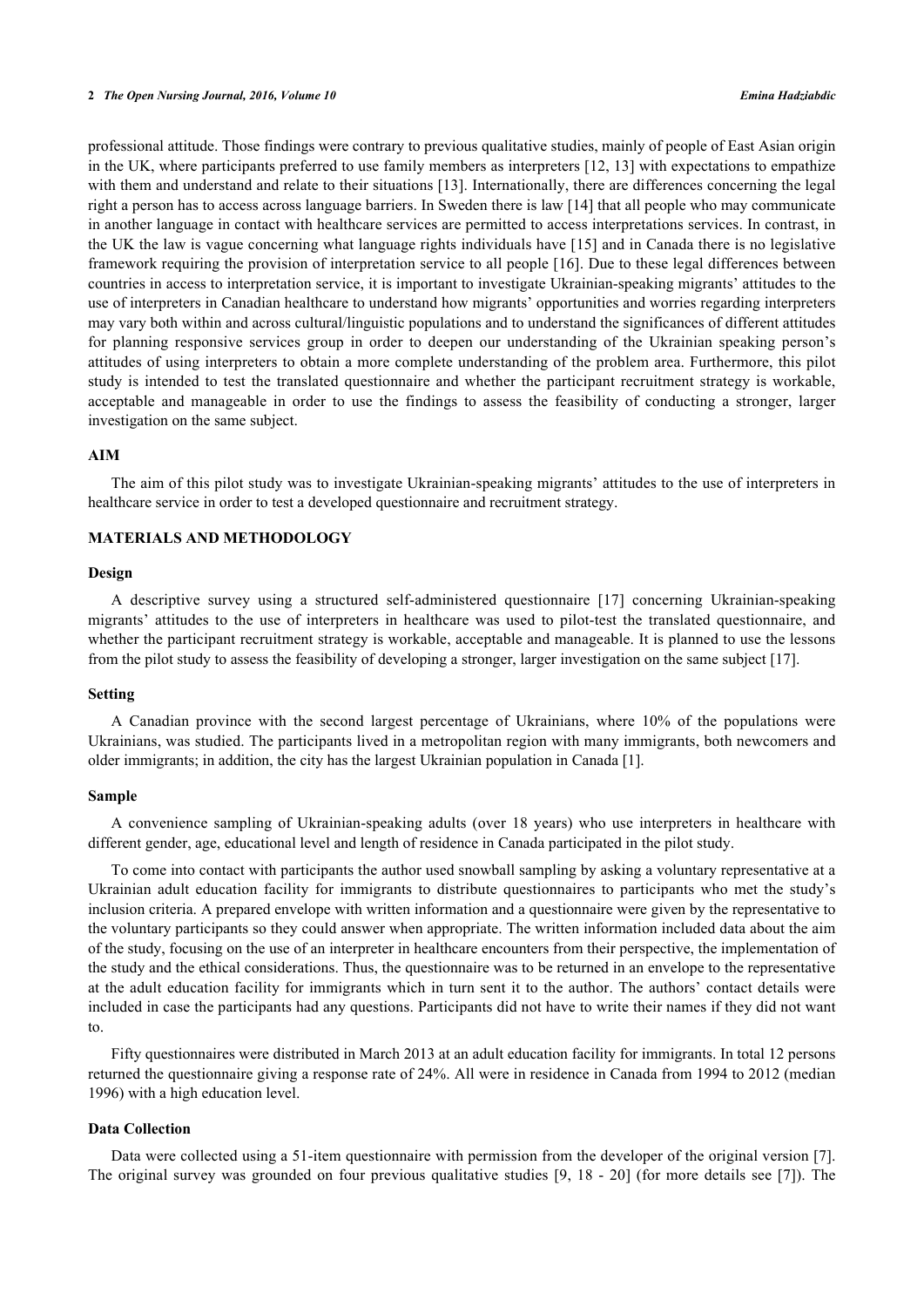questionnaire was used to investigate attitudes, opinions, preferences and past experiences concerning the use of interpreters in healthcare and it included some additional background data questions. This type of survey is useful in obtaining data directly from participants and is effective in capturing values and attitudes [\[17](#page-6-4)].

The questionnaire was originally written in Swedish (for more details see [\[7](#page-5-6)]) and was translated and adapted into English by three researchers, experienced in the use of interpreters in a healthcare setting and in quantitative methods [\[17](#page-6-4), [21](#page-6-7) - [23](#page-6-8)]. After the preliminary individual translation and adaptation, the researchers compared documents and agreed on a final document. The translated questionnaires' sent to a bilingual person (English and Ukrainian) who was selected for her fluency in English and Ukrainian (her mother tongue is Ukrainian), familiarity with both cultures and a professional background (she works as a language teacher) [[21](#page-6-7), [24](#page-6-9)]. The translation from English to Ukrainian was certified as accurate by a bilingual person fluent in both English and Ukrainian and familiarity with both cultures that led to no correction of language [[21](#page-6-7) - [23](#page-6-8)].

The survey was arranged in three areas with statements about the use of interpreters in healthcare: as a communication aid (21 items); the professional and personal qualities of an interpreter (19 items); modes of interpretation and the type of interpreter (11 items). The 51 items are rated on four-point Likert scale, ranging from 1 (strongly disagree) to 4 (strongly agree), *i.e.* the higher the values, the stronger the agreement [[7\]](#page-5-6). The questionnaire took on average approximately 15 min to complete. Since the participants mostly answered with only two values, either disagreeing or agreeing, the answers with strong disagreement and agreement were summed with these to give dichotomous variables showing either a pessimistic or an optimistic view [[7\]](#page-5-6).

#### **Data Analysis**

Completed surveys were coded, cleaned and computerized. Descriptive statistics, in terms of frequencies and percentages [[17\]](#page-6-4) were used to analyze the three areas of the use of interpreters with the help of SPSS version 20 SPSS Inc, Chicago, IL, US.

#### **Ethical Considerations**

The common ethical principles [[25](#page-6-10)] were followed. The participants received written information in Ukrainian about the study, confidentiality and the right to withdraw. The questionnaires were anonymous, coded by number, and the analysis and presentation of the data were done on a group level which conceals the participants' identity in order to ensure confidentiality. All the collected data were stored in a locked space at the author's workplace, accessible only to the author. According to the common ethical principles [[25\]](#page-6-10) approval by an official research ethics committee was not required because the research study posed no physical or mental risk to the participants and did not treat participants' personal data.

## **RESULTS**

The main study findings were that having an interpreter with a good knowledge of languages and translation ability as an objective communication aid and a practical aid an important aspect (see Tables **[1](#page-3-0)**-**[3](#page-4-0)**). However, personal qualities such as the clothes worn by the interpreter and the interpreter's religion were not seen as the important aspects. Participants felt more trust in family members as interpreters than having an unknown person acting as interpreter.

## **DISCUSSION**

This pilot study, to my knowledge, is first study to investigate Ukrainian-speaking individuals' attitudes to the use of interpreters in Canadian healthcare service. The findings showed that it was important that an interpreter act as an objective communication and practical aid and having personal qualities such as a good knowledge of languages and translation ability. Other personal characteristics such as the clothes worn by the interpreter and the interpreter's religion were not viewed as important aspects. Ukrainian-speaking migrants' felt more trust in family members as interpreters than an unknown person acting as interpreter.

The finding of the pilot study was that Ukrainian-speaking individuals experienced trust in using a family member/friend as interpreter more than an unknown person as interpreter, and they could not see any risk in using family members as interpreters in a healthcare encounter. This finding is supported by previous qualitative studies, mainly of Eastern Asian migrants in the UK[[12](#page-5-11), [13\]](#page-6-0) and a previous quantitative study concerning Micronesianspeaking migrants in the United States [[8](#page-5-7)]. Thus, the pilot study finding is in contrast to previous qualitative studies from European migrants' perspective in Sweden[[9](#page-5-8)] and in Ireland [\[11\]](#page-5-10), where participants described the family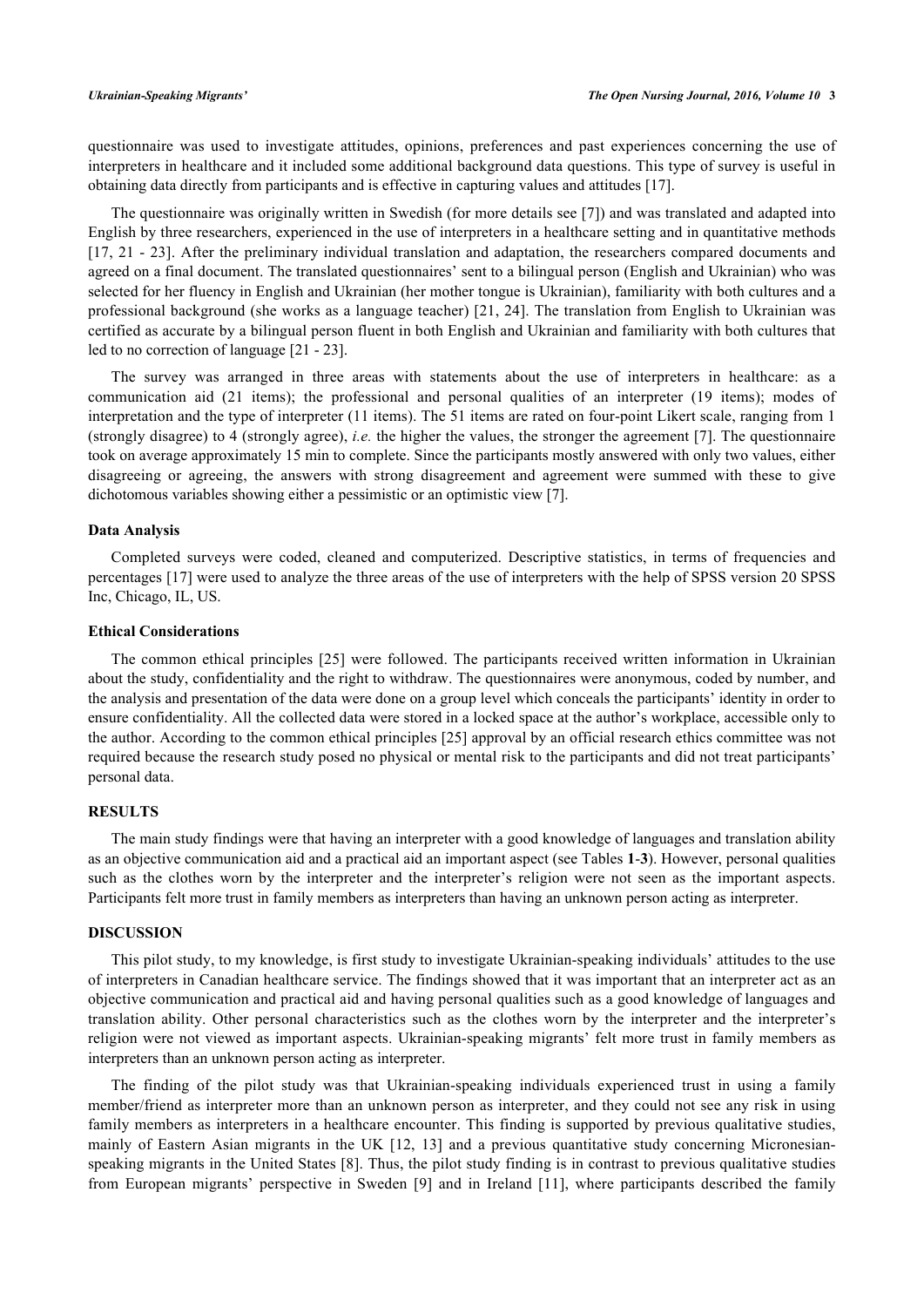member's inability to fully grasp the language and preferred to use a professional interpreter. Advantages of using family members as interpreters included greater privacy, support in the consultation and a shared understanding of advice and instructions[[12\]](#page-5-11). In contrast, the advantages of using professional interpreters included significantly reducing errors of potential clinical significance [\[26\]](#page-6-11) and better patient reports on quality treatment[[27\]](#page-6-12). The dissimilarities between studies concerning the preferred type of interpreter could be explained by the countries' different policy rules regarding interpretation in healthcare. In Sweden it is a legal right [[14\]](#page-6-1) to access interpreting and translation services in all contacts with authorities; in contrast, the legal right is unclear in the UK [[15\]](#page-6-2) and absent in Canada [[16\]](#page-6-3). However, the finding emphasizes the importance of ensuring optimal communication in the interpretation situation when family members act as interpreters, regardless of the country's legal rights and the person's background, in order not to compromise patients' clinical safety [[7,](#page-5-6) [9,](#page-5-8) [10,](#page-5-9) [20\]](#page-6-6).

| Variable                                                                                                         |                |             | N   Agree N $(\%)$ Disagree N $(\%)$ |
|------------------------------------------------------------------------------------------------------------------|----------------|-------------|--------------------------------------|
| helps me only with translation                                                                                   | 12             | $12(100\%)$ | $0(0\%)$                             |
| to find the way within health care                                                                               | 12             | $12(100\%)$ | $0(0\%)$                             |
| to express myself clearly                                                                                        | 12             | $12(100\%)$ | $0(0\%)$                             |
| always book an interpreter in advance                                                                            | 11             | $11(100\%)$ | $0(0\%)$                             |
| if I do not feel confidence for a certain interpreter, I wish to have the possibility to replace him/her         | 12             | 11(92%)     | 1(8%)                                |
| no importance to have the same interpreter at healthcare encounters                                              | 12             | 11(92%)     | 1(8%)                                |
| Importance to have a secluded a room with the door closed to be able to understand all information and feel safe | 12             | 10(84%)     | 2(16%)                               |
| to being able to express myself                                                                                  | 12             | 10(83%)     | 2(17%)                               |
| only translate                                                                                                   | 12             | 10(83%)     | 2(17%)                               |
| difficult to guarantee that the interpreter will not spread it to others                                         | 12             | 9(75%)      | 3(25%)                               |
| no importance of too haves an interpreter at every consultation                                                  | 12             | 8(67%)      | 4(33%)                               |
| to talk through an interpreter feels like being disabled (or handicapped)                                        | 12             | 8(67%)      | 4(33%)                               |
| helps me with transport both before and after consultations                                                      | 11             | 7(64%)      | 4(36%)                               |
| the interpreter shall not interpret literally                                                                    | 12             | $6(50\%)$   | $6(50\%)$                            |
| presences of an interpreter imply that I forget to tell some things                                              | 12             | $6(50\%)$   | $6(50\%)$                            |
| to talk about sensitive matters through an interpreter makes me feel insecure.                                   | 12             | 5(42%)      | 7(58%)                               |
| get a feeling of uncertainty                                                                                     | 12             | 5(42%)      | 7(58%)                               |
| when booked interpreters have not turned up                                                                      | $\overline{7}$ | 3(43%)      | 4(57%)                               |
| as a reduced intimacy between healthcare staff and me                                                            | 12             | 4(33%)      | 8(67%)                               |
| no importance in which room an interpretation is made.                                                           | 12             | 3(25%)      | 9(75%)                               |

<span id="page-3-0"></span>**Table 1. Attitudes concerning the communication aid from the Ukrainian-speaking migrants perspective.**

A result in accordance with a previous quantitative study concerning Arabic-speaking persons in Sweden [[7](#page-5-6)], was that confidence in the interpreter was not associated to the professional interpreter's religion. Otherwise, the qualities of interpreters experienced by Ukrainian participants were mostly in agreement with previous qualitative studies of patients' [\[9](#page-5-8), [13](#page-6-0)], healthcare staff [[18\]](#page-6-5) and family members [\[20](#page-6-6)]. Feeling trust in interpreters was perceived as a benefits for cross-cultural communication [\[28](#page-6-13)] and for providing quality healthcare [\[29](#page-6-14), [30](#page-6-15)]. This aspect is important to consider when arranging the interpretation, to adjust to the possibilities of the interpretation context and the patient's background characteristics [[7](#page-5-6), [9](#page-5-8), [10](#page-5-9), [20](#page-6-6)]. A new finding compared to the quantitative study among Arabic-speaking migrants in Sweden [[7](#page-5-6)] was that all participants described the willingness of healthcare professionals to book an interpreter when needed. It seems reasonable to assume that differences between studies could be due to the translation of the questionnaire used for the investigation in different areas, or participants did not read the statement correctly because it was negatively formulated to test opinion[[7](#page-5-6)]. Furthermore, it can be explained by variations in terms of the expectations, requirements and availability of interpretation services that exist in Canadian and Swedish healthcare organizations [\[31](#page-6-16)].

A strength of this pilot study is that the participants were recruited with snowball sampling from a particular organization representing the province and metropolis with the largest Ukrainian population in Canada[[17](#page-6-4)]; participants were of different ages, length of residence in Canada and with high education levels. There are several limitations to this study. A weakness of the recruitment procedure of contacting representatives of adult education could be seen as a threat to the dependency of the participants and may influence the outcome of the pilot study. The relationship between the volunteer and the participants, such as their different hierarchical, cultural and sociodemographic backgrounds, may have led some respondents to feel less trust, to practice and self-censorship, and to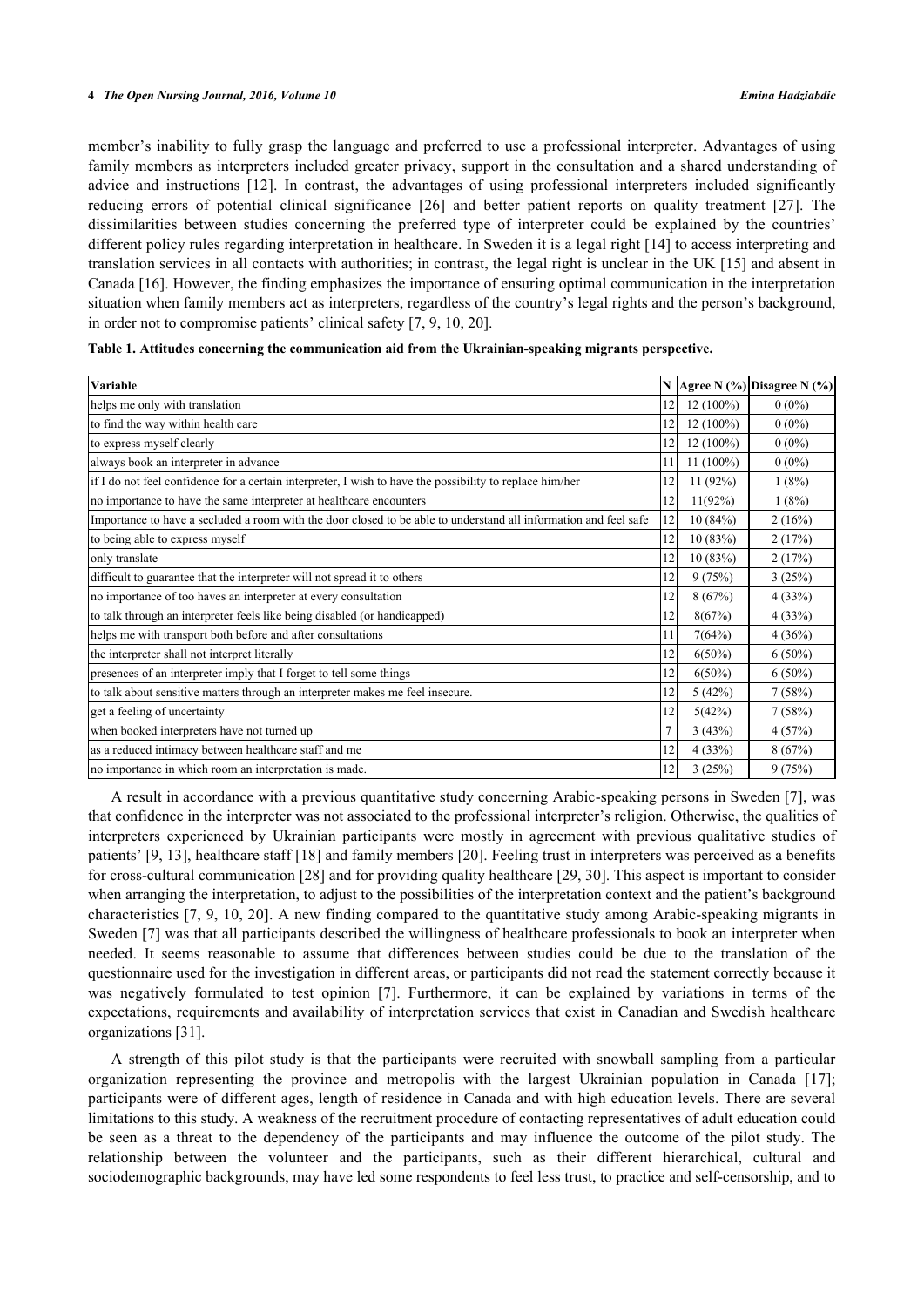be afraid to express their views [\[23\]](#page-6-8). To minimize the risk of bias, the questionnaire was to be return to the volunteer representative, who then sent it author.

|                        |  |  |  |  |  | Table 2. Attitudes concerning the professional and personal qualities of an interpreter from the Ukrainian-speaking |  |
|------------------------|--|--|--|--|--|---------------------------------------------------------------------------------------------------------------------|--|
| migrants' perspective. |  |  |  |  |  |                                                                                                                     |  |

| Variable                                                                                                             |    |             | N Agree N $(\%)$ Disagree N $(\%)$ |
|----------------------------------------------------------------------------------------------------------------------|----|-------------|------------------------------------|
| has a great ability to translate                                                                                     | 12 | $12(100\%)$ | 0(%)                               |
| importance to have confidence for an interpreter for whether I will honestly tell health care staff about my illness | 12 | $12(100\%)$ | $0(0\%)$                           |
| show me respect                                                                                                      | 12 | 11 $(92%)$  | 1(8%)                              |
| no importance of interpreters religion                                                                               | 12 | 10(84%)     | 2(16%)                             |
| knowledge both in the language and the terminology used in healthcare                                                | 12 | 10(84%)     | 2(26%)                             |
| I know from which country the interpreter comes from                                                                 | 12 | 8(67%)      | 4(33%)                             |
| no importance to introduce him/herself to me                                                                         | 12 | 7(58%)      | 5(42%)                             |
| no importance what cloths an interpreter use and whether he/she is challenging dressed                               | 12 | 7(58%)      | 5(42%)                             |
| the same gender as myself                                                                                            | 12 | $6(50\%)$   | $6(50\%)$                          |
| The interpreter's age is of no importance for the translation                                                        | 12 | $6(50\%)$   | $6(50\%)$                          |
| no importance which religion the interpreter belongs to                                                              | 12 | $6(50\%)$   | $6(50\%)$                          |
| no importance that an interpreter is trained                                                                         | 12 | 5(42%)      | 7(58%)                             |
| no importance of that interpreter talk the same dialect as me                                                        | 12 | 4(33%)      | 8(64%)                             |
| no importannee that the interpreter is neutral and impartial                                                         | 2  | 4(33%)      | 8(67%)                             |
| no importance of the interpreter's training in the language and medical terminology, which is used in healthcare.    | 12 | 3(25%)      | 9(75%)                             |
| it is not important that interpreter keep code of confidentiality                                                    | 12 | 1(8%)       | 11(92%)                            |
| more confidence for an interpreter who has a similar outfit as my own                                                | 12 | 1(8%)       | 11(92%)                            |
| no importance whether an interpreter can speak both languages                                                        | 12 | 0(%)        | $12(100\%)$                        |
| confidence in younger interpreters than in older                                                                     | 12 | $0(0\%)$    | $12(100\%)$                        |

## <span id="page-4-0"></span>**Table 3. Attitudes concerning the modes of interpretation and the type of interpreters from the Ukrainian-speaking migrants' perspective.**

| Variable                                                                                                      |    |         | N Agree N (%) Disagree N (%) |
|---------------------------------------------------------------------------------------------------------------|----|---------|------------------------------|
| bilingual healthcare staff is good to use as interpreters                                                     | 12 | 11(92%) | 1(8%)                        |
| no risk that all information will not be translated when bilingual healthcare staff act as interpreters       | 12 | 11(92%) | $1(2\%)$                     |
| good to use an trained interpreter,                                                                           | 12 | 10(84%) | 2(16%)                       |
| feel confidence in using a family member/friend as interpreter than on an unknown person being an interpreter | 12 | 9(75%)  | 3(25%)                       |
| feel confidence in using a family member/friend as interpreter for I get support                              | 12 | 9(75%)  | 3(25%)                       |
| not risk that the family member/ friend as interpreter do not translate everything                            | 12 | 9(75%)  | 3(25%)                       |
| prefer to use a family member/friend as interpreter                                                           | 12 | 8(67%)  | 4(33%)                       |
| prefer to use an interpreter on place                                                                         | 12 | 7(58%)  | 5(42%)                       |
| no difference between telephone interpreters or interpreter on place                                          | 12 | 5(42%)  | 7(58%)                       |
| prefer to use telephone interpreter during sensitive investigations                                           | 12 | 5(42%)  | 7(58%)                       |
| no importance to being able to see the body language of the interpreter                                       | 12 | 5(42%)  | 7(58%)                       |

Developing a new structured self-administered questionnaire in another language requires as much work as developing an original questionnaire [\[17](#page-6-4), [22\]](#page-6-17). The goal of the translation of data was to achieve semantic equivalence so as to preserve the underlying meaning of the original expression rather than the exact wording [[21](#page-6-7) - [23](#page-6-8)]. The first step was that the translation of data started with the selection of a translators' team who worked independently to complete a draft translation of the source questionnaire, including the instructions. Second, for translation from Swedish to English, the team included native Swedish speakers with expertise in developing questionnaires, good English ability, familiarity with both cultures and the theoretical keystones of the concept. Third, for translation from English to Ukrainian, was chosen independent native Ukrainian speaker with expertise in translation and familiarity with both cultures. Finally, the questionnaire was pilot-tested by Ukrainian-speaking persons for accuracy in the transcriptions with no language corrections; nevertheless, the newly structured self-administered questionnaire should be tested in a full psychometric evaluation with a large sample of respondents [[17,](#page-6-4) [21](#page-6-7) - [23](#page-6-8)]. The small number of participants and limited sample sizes restricted the ability of the study to generalize from the findings [\[17](#page-6-4)]. Though these limitations, the investigation results support the findings from previous quantitative [\[7](#page-5-6)] and qualitative [[9](#page-5-8)[, 10\]](#page-5-9) studies of a different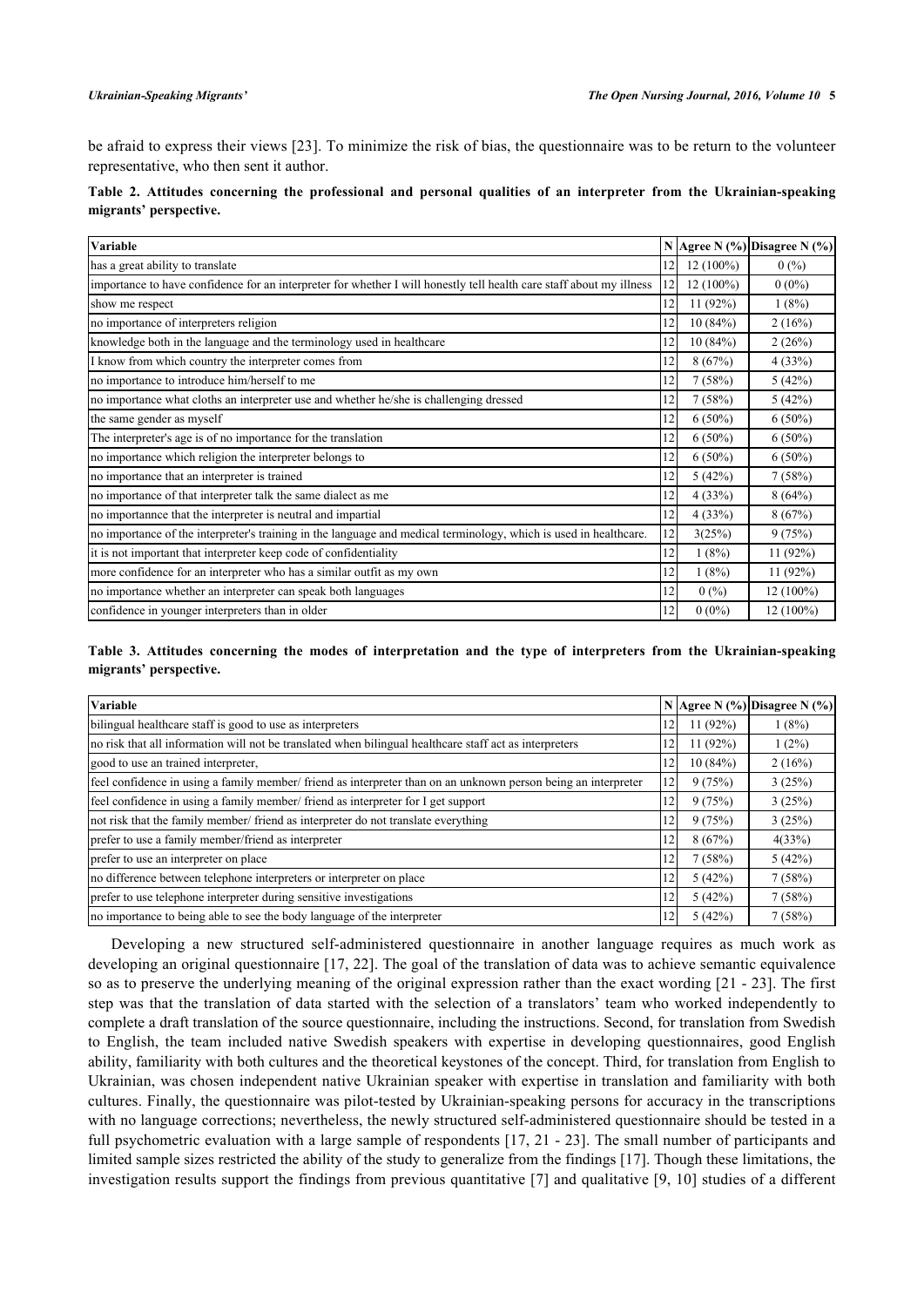#### **6** *The Open Nursing Journal, 2016, Volume 10 Emina Hadziabdic*

cultural and language migrant group and provide a deeper understanding of the Ukrainian speaking person's attitudes of using interpreters.

## **CONCLUSION**

This pilot study supported a previous quantitative study from another migrant group with a different cultural and language background in a country with legal right in access to interpretation service. Similarities found were the view of an interpreter as an objective communication aid with a good knowledge of languages and good translation ability. Experiences differed as to whether the interpreter should share the same religion as the patient and willingness of healthcare professionals to book an interpreter. The findings support the method in terms of the questionnaire and recruitment strategy is workable, acceptable and manageable for participants, so that it can be used in a larger psychometric evaluation of the same topic with a large sample of participants. The implications of the pilot study, the nurses need to be of aware of differences between countries concerning the legal right a person has to access across language barriers affected some of the expectations and requirements of the use of interpreters among immigrants to enhance the receptivity and utilization of trained language interpreters.

### **CONFLICT OF INTEREST**

The author confirms that this article content has no conflict of interest.

## **ACKNOWLEDGEMENTS**

The author is grateful to Dr. Alan Crozier, professional translator, for linguistic revision of the draft. I also thank persons, Professor Katarina Hjelm, Associate Professor Björn Albin† and Lidia Simcisin who helped with translations of the questionnaire. This study was performed with grants from the Crafoord Foundation, Sweden.

#### **REFERENCES**

- <span id="page-5-0"></span>[1] Statistics Canada. Immigration and ethnocultural diversity in Canada. Available from: [http://www12.statcan.gc.ca/ nhs-enm/2011/as](http://www12.statcan.gc.ca/nhs-enm/2011/as-sa/99-010-x/99-010-x2011001-eng.pdf)[sa/99-010-x/99-010-x2011001-eng.pdf](http://www12.statcan.gc.ca/nhs-enm/2011/as-sa/99-010-x/99-010-x2011001-eng.pdf), 2013 [cited  $4^{\text{th}}$  December 2013];
- <span id="page-5-1"></span>[2] Leininger MM, McFarland MR. Culture care diversity and universality: a worldwide nursing theory.  $2<sup>nd</sup>$  ed., London: Jones and Bartlett 2006.
- <span id="page-5-2"></span>[3] Akhavan S. Midwives' views on factors that contribute to health care inequalities among immigrants in Sweden: a qualitative study. Int J Equity Health 2012; 11: 47. [\[http://dx.doi.org/10.1186/1475-9276-11-47\]](http://dx.doi.org/10.1186/1475-9276-11-47)
- <span id="page-5-3"></span>[4] Divi C, Koss R, Schmaltz S, Loeb J. Language proficiency and adverse events in US hospitals: a pilot study. Int J Qual Health Care 2007;  $19(2)$ : 60-7

[\[http://dx.doi.org/10.1093/intqhc/mzl069](http://dx.doi.org/10.1093/intqhc/mzl069)]

- <span id="page-5-4"></span>[5] Boateng L, Nicolaou M, Dijkshoorn H, Stronks K, Agyemang C. An exploration of the enablers and barriers in access to the Dutch healthcare system among Ghanaians in Amsterdam. BMC Health Serv Res 2012; 12: 75. [\[http://dx.doi.org/10.1186/1472-6963-12-75\]](http://dx.doi.org/10.1186/1472-6963-12-75)
- <span id="page-5-5"></span>[6] Higginbottom GM, Richter S, Ortiz L, *et al.* Does the FAMCHAT tool enhance the ethno-cultural dimensions of nursing assessment at the royal Alexandra hospital? final report to royal Alexandra hospital foundation and Canadian nurses foundation. Available from: [https://era.libra](https://era.libra%20ry.ualberta.ca/public/view/Item/uuid:0b44fd0a-ac4b-40ee-bfa9-934%20c0f1adf8e) [ry.ualberta.ca/public/view/Item/uuid:0b44fd0a-ac4b-40ee-bfa9-934 c0f1adf8e](https://era.libra%20ry.ualberta.ca/public/view/Item/uuid:0b44fd0a-ac4b-40ee-bfa9-934%20c0f1adf8e). , 2010 [cited: 4th December 2013]; [\[http://dx.doi.org/10.1186/1756-0500-7-71\]](http://dx.doi.org/10.1186/1756-0500-7-71)
- <span id="page-5-6"></span>[7] Hadziabdic E, Albin B, Hjelm K. Arabic-speaking migrants' attitudes, opinions, preferences and past experiences concerning the use of interpreters in healthcare: a postal cross-sectional survey. BMC Res Notes 2014; 7(71) [\[http://dx.doi.org/10.1186/1756-0500-7-71\]](http://dx.doi.org/10.1186/1756-0500-7-71)
- <span id="page-5-7"></span>[8] Ramsey KW, Davis J, French G. Perspectives of Chuukese patients and their health care providers on the use of different sources of interpreters. Hawai'i J Med Pub Health 2012; 71(9): 249-52.
- <span id="page-5-8"></span>[9] Hadziabdic E, Heikkila K, Albin B, Hjelm K. Migrants' perceptions of using interpreters in health care. Int Nurs Rev 2009; 56(4): 461-9. [\[http://dx.doi.org/10.1111/j.1466-7657.2009.00738.x\]](http://dx.doi.org/10.1111/j.1466-7657.2009.00738.x)
- <span id="page-5-9"></span>[10] Hadziabdic E, Hjelm K. Arabic-speaking migrants' experiences of the use of interpreters in healthcare: a qualitative explorative study. Int J Equity Health 2014; 13(1): 13-49. [\[http://dx.doi.org/10.1186/1475-9276-13-49\]](http://dx.doi.org/10.1186/1475-9276-13-49)
- <span id="page-5-10"></span>[11] MacFarlane A, Dzebisova Z, Karapish D, Kovacevic B, Ogbebor F, Okonkwo E. Arranging and negotiating the use of informal interpreters in general practice consultations: Experiences of refugees and asylum seekers in the west of Ireland. Soc Sci Med 2009; 69(2): 210-4. [\[http://dx.doi.org/10.1016/j.socscimed.2009.04.022](http://dx.doi.org/10.1016/j.socscimed.2009.04.022)]
- <span id="page-5-11"></span>[12] Rhodes P, Nocon A. A problem of communication? Diabetes care among Bangladeshi people in Bradford. Health Soc Care Community 2003; 11(1): 45-54.